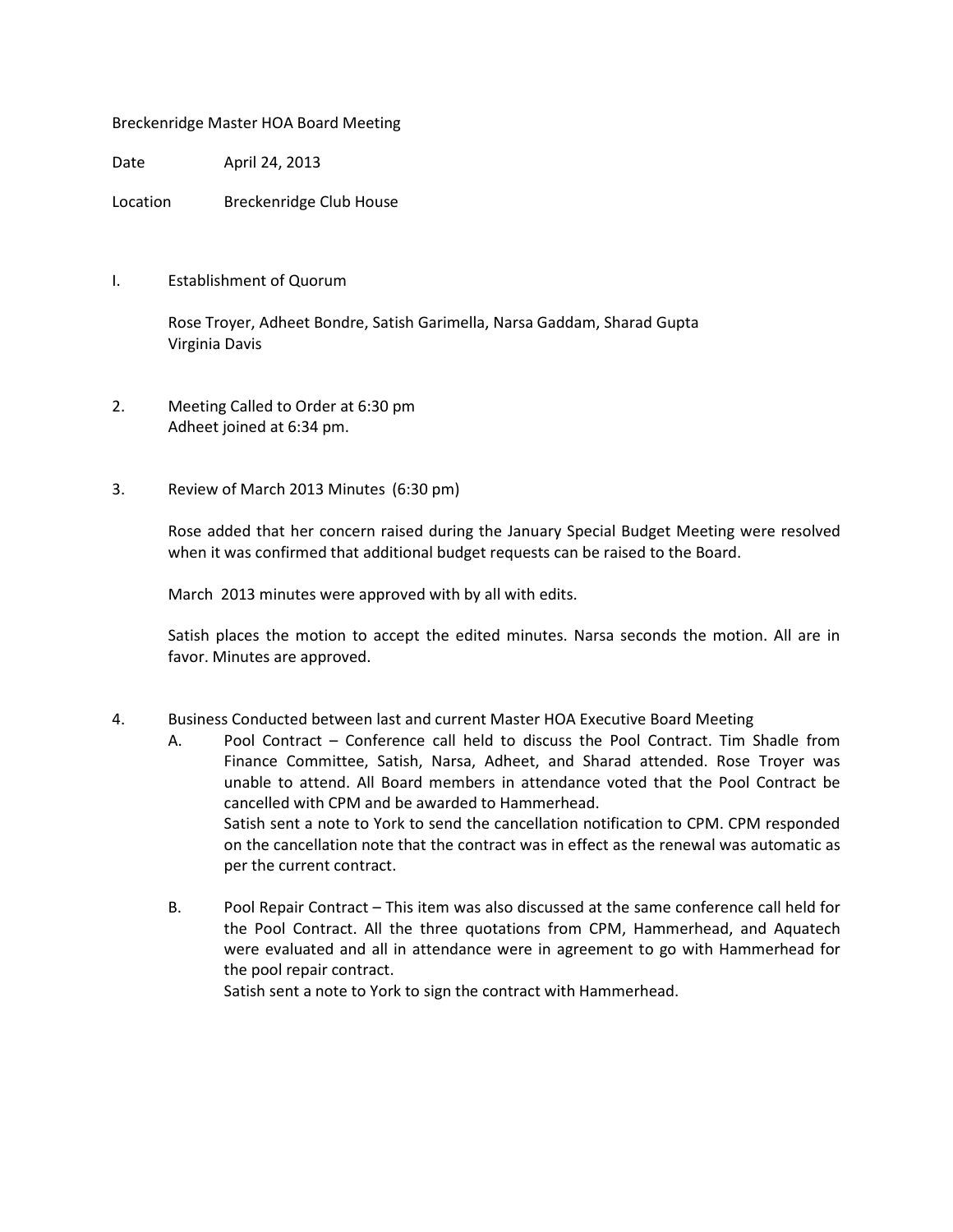- 5. Old/New Business (6:38 pm)
	- A. Pool Fence Bid (7:27 pm) The Health Inspector requests that the issue of the gaps within the fence be fixed before he can approve the opening of the pool. A quotation of \$2180 has been submitted for the work.

Satish places a motion to approve the work for the addition of the wooden boards to the existing 6x6 posts and repaint the boards and post white. Narsa seconds the motion. All are in favor. Motion is passed.

The issue of the gap between the ground and the fence will be redetermined at the next walk through and what can be done to get this passed as well.

- 6. Committee Reports
	- A. Appearance Committee (6:43 pm)
		- Beth presented the updates.
		- The committee has spent some productive time and found the color codes for the original paints as used by Pulte. This will be helpful to residents as they go out to get paint to repaint their doors and shutters. Board suggested that the wording be added that all paint jobs still need architectural review if original paint is being changed.
		- The Committee met with the Architecture Committee and has listed some standards that would be applicable to all homeowners. Architecture Committee is working on the verbiage to be put around these standards.
		- York to confirm whether the standards are applicable to all home owners or are some items grandfathered in, such as required staining of the fence.
		- Satish is working with Brickman on getting sponsorship for the Lawn of the Month award.
		- Shefali is a new member to the Appearance Committee.
		- Lawn mower maintenance workshop is being planned in May. More details to be available as details get finalized.
	- B. Finance (7:13 pm)
		- Tim provided the updates.
		- The committee has voted to make Tim Shadle the Chairman of the Finance Committee in line with the push to have homeowners take the helm of the Committees.
		- Finance Committee will review all the current contracts for Pool, Janitorial, Lake, Grounds, and Management services to ensure that the terms and conditions are most favorable for the HOA. York will provide copies of all current contracts.
		- The Committee suggests that all contracts be set up so that they are up for renewal on January 31 every year. This will allow for easy management of the contracts and for adjustments to be made to the budget.
		- The yardage mentioned on the quote from Atlantic for mulch does not equal to any other volume as in the past. The committee suggests that the quotations be invited after following these steps.

York to provide the site plans to the Ground Committee.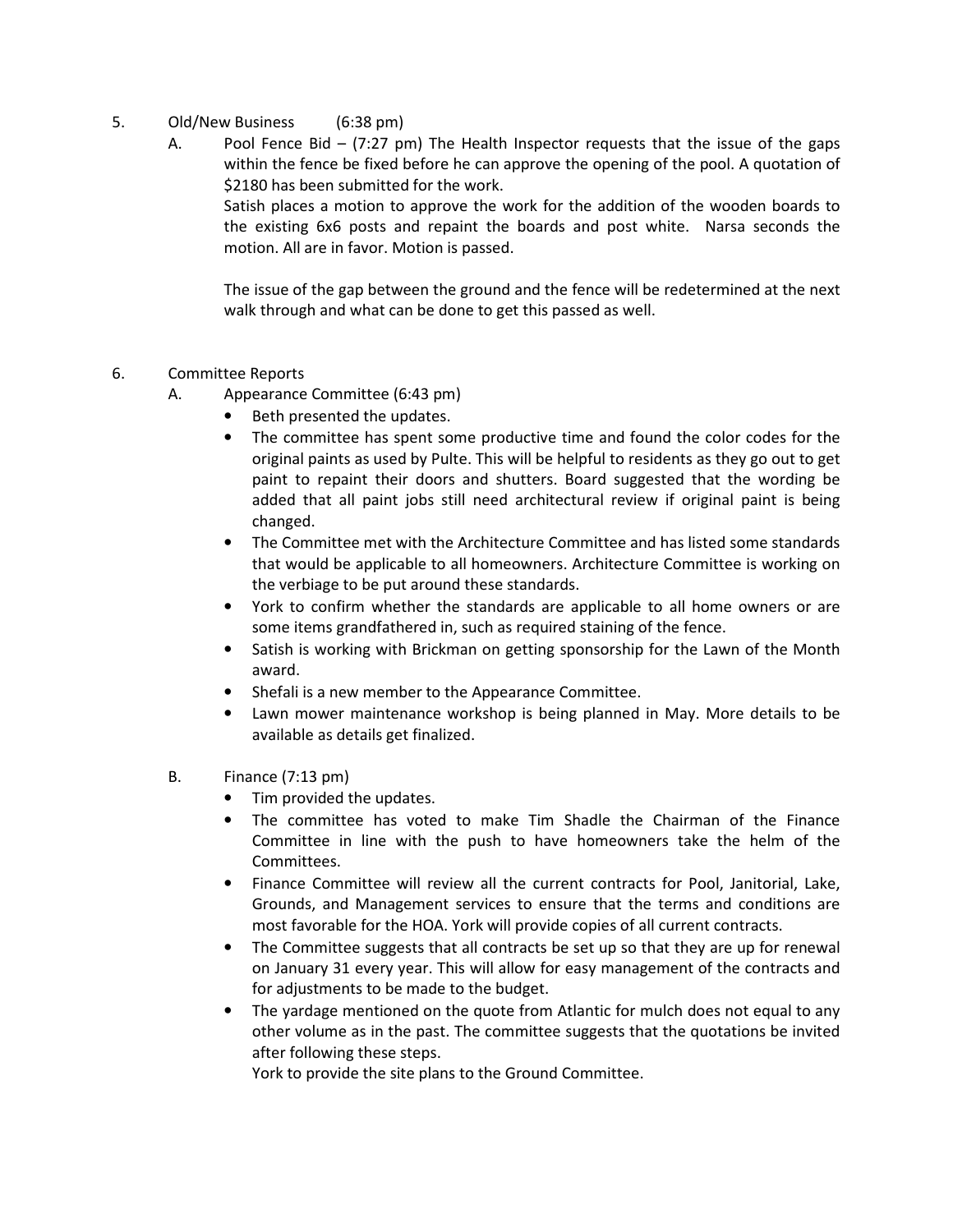Grounds to mark the areas to much under each of the contracts – Master HOA, Sub Associations

Determine the yardage of the mulch based on the above site plan and then send out to bid.

It is suggested that the mulch work to be completed before June 21, 2013.

York to determine whether the ROW maintenance falls under HOA or Town of Morrisville maintenance.

- Suggested the approval and submission of the quotation for the work on the pool fence.
- Committee suggests that the work needed to fix erosion issues behind the lower courts be documented properly and sent for bidding, now that the HOA has a better hold of what can be done best to fix the issue.
- Committee suggests that the tennis court work be completed by fall. Committee suggests that quotes be requested to redo half of and the full upper courts. York to request S&ME to provide better specifications with technical details on the work to be performed so that the proper bids can be requested. S&ME to also provide what they think should be the standard warranty on this work. S&ME will also be requested the cost of them managing the work and provide oversight of the work being performed. All in attendance agreed and requested York to request S&ME for details.
- C. Architecture (7:43 pm)
	- Chris provided the updates.
	- All requests with the exception of one are approved by Chris.
	- Board is in agreement with all recommendations Satish places a motion to approve all recommendations from Chris. Rose seconds the motion. All are in favor. Motion is passed.
- D. Grounds (8:07 pm)
	- List of open items has already been submitted by Vance.
	- York to help assign which open items need Board approval. York to provide existing or new quotations for the work.
	- Virginia suggested that some of the common areas that are currently under 9 scheduled mowings a year should be changed to the normal mowing schedule. York to ask Brickman the impact on the current contract.
	- Rose stated that the tree at the Willingham and Parkside intersection at the Lakes needs stabilization.
- E. External Affairs (8:12 pm)
	- Satish provided the updates.
	- Work on North West Park will start after the final bids on the other parks are finalized and project finalized. Meanwhile, the State may drop the requirement for the access road and cul-de-sac which is the majority of the project cost.
	- Suggested that general information about the Town of Morrisville be added to the HOA website.